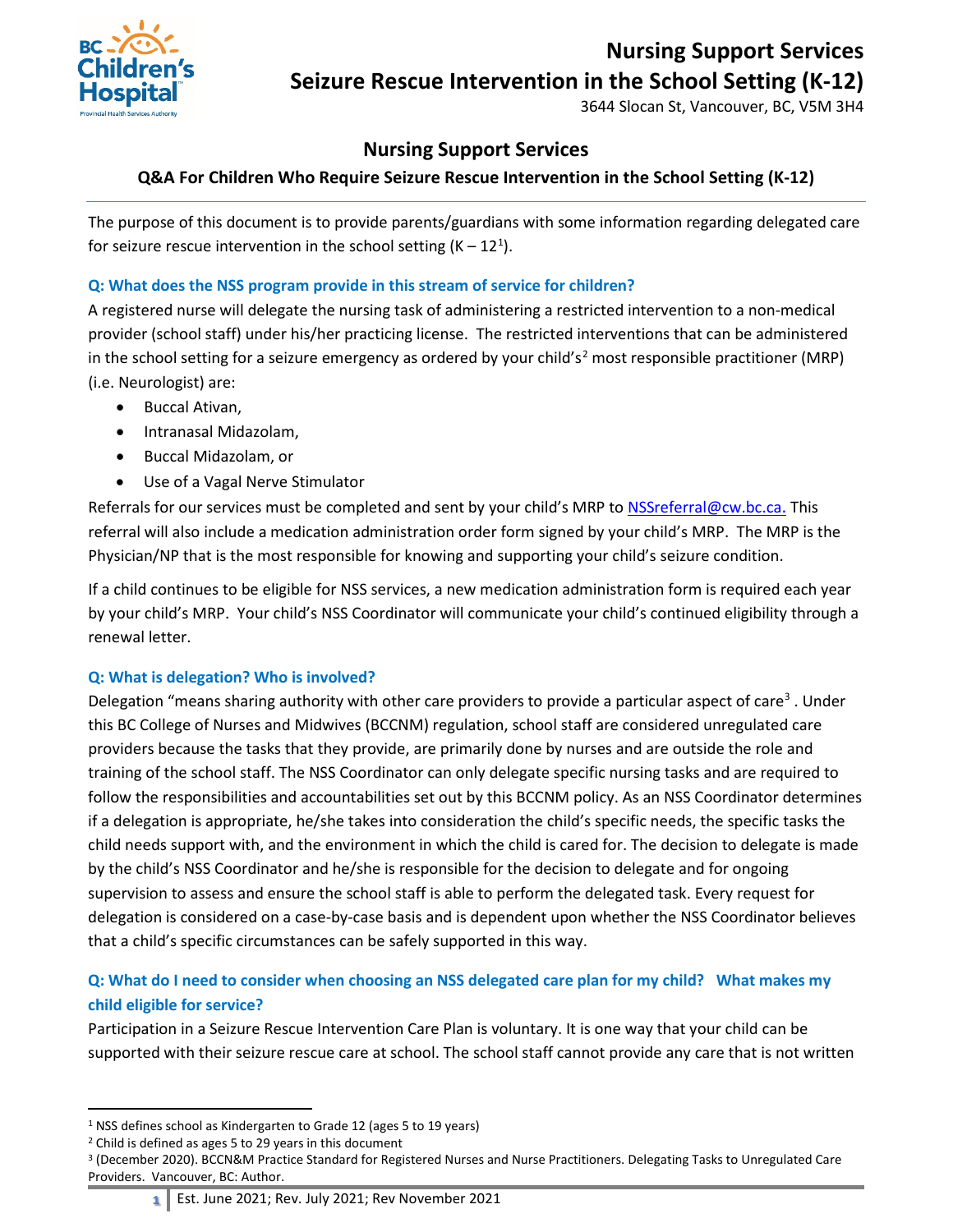

# **Nursing Support Services**

**Seizure Rescue Intervention in the School Setting (K-12)**

3644 Slocan St, Vancouver, BC, V5M 3H4

in the Seizure Rescue Intervention Care Plan that a parent/guardian, NSS Coordinator and school administration signed.

Care given at school may look different than the care families provide at home. The care at school will focus on safe seizure rescue care. This means:

- recognizing a student's seizure behaviours,
- applying seizure first aid<sup>[4](#page-1-0)</sup>,
- calling for appropriate help (i.e. 911 and/or parent/guardian), and
- giving the seizure rescue intervention as per MRP's orders.

To be eligible for the program, a child has received a rescue intervention (as defined in question #1 above) over and above basic seizure first aid to stop their seizures and there is clear evidence of how they respond to this intervention. If it has been more than 12 months since your child has needed a seizure rescue intervention, your child will be transitioned to [a Seizure Action Plan](https://www2.gov.bc.ca/gov/content/education-training/k-12/administration/program-management/safe-caring-and-orderly-schools?keyword=seizure&keyword=action&keyword=plan) in the school setting.

## **Q. What happens if my child is not eligible for NSS program of care?**

If your child does not meet the admission criteria for an NSS Seizure Rescue Intervention Care Plan or once your child has been transitioned off an NSS Seizure Rescue Intervention Care Plan, your child can be supported in the school setting using a [Seizure Action Plan](https://www2.gov.bc.ca/gov/content/education-training/k-12/administration/program-management/safe-caring-and-orderly-schools?keyword=seizure&keyword=action&keyword=plan) (see below).

## **Q: What is my responsibility as a parent/guardian if I choose to be part of the program?**

As part of our program:

- a parent/guardian/delegate must be available at all times if called by the school staff for questions/concerns.
- once a child has received a rescue intervention, a parent/guardian/delegate must be able to pick up the child from school within 30 minutes of being contacted, or 911 will be called.
- 911 may be called at any time if the school feels that they are unable to care for a child safely.
- a parent/guardian must sign consent for service.
- a parent/guardian must complete a seizure action plan for school, and
- a parent/guardian must attend, participate and sign off that they feel confident that the non-medical care provider (school staff) is able to follow the Seizure Rescue Intervention Care Plan.

### **Q: Why do I need to be present and participate in the training that my child's school staff will receive?**

It is important as a parent/guardian that you understand what the school staff are trained in and to feel confident in their ability to provide the rescue intervention in the school setting as you sign off your child's Seizure Rescue Intervention Care Plan. It is the NSS Coordinator's role to teach and evaluate if school staff are capable of providing care as per your child's care plan. It is the School Administrator's role to find the staff that will be trained for your child's care plan. Implementation of the care plan requires a partnership between a child's family, the school and the NSS Coordinator. As a parent, you are the expert in your child's care and hold the overall responsibility for the care of your child.

### **Q: What is the process of establishing an NSS Seizure Rescue Intervention Care Plan?**

<span id="page-1-0"></span>First, you will be contacted by an NSS Coordinator who will conduct a nursing assessment guided by BCCNM [nursing practice guidelines.](https://www.bccnm.ca/RN/PracticeStandards/Pages/delegating.aspx) If your NSS Coordinator determines that they can safely put a Seizure Rescue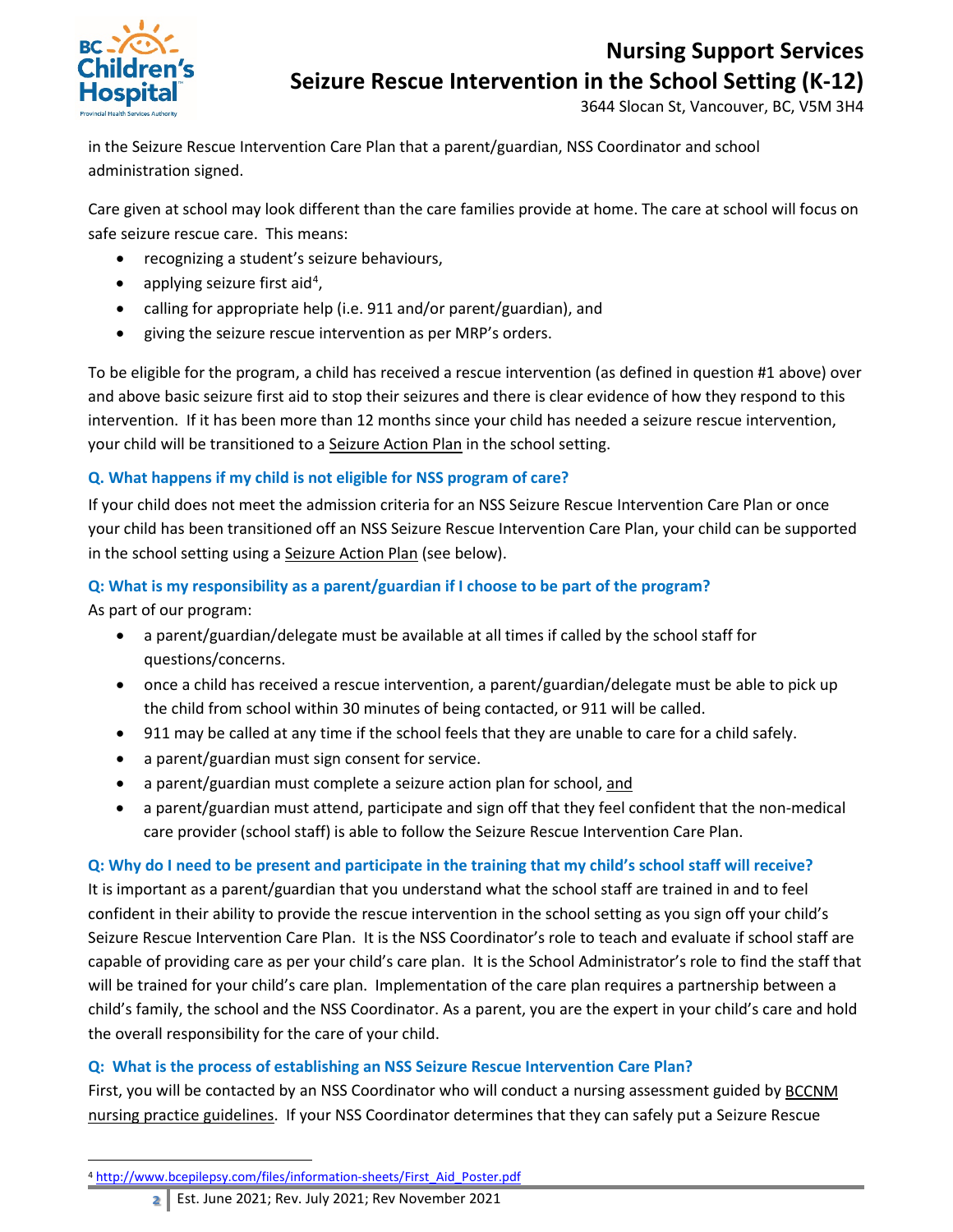

# **Nursing Support Services Seizure Rescue Intervention in the School Setting (K-12)**

3644 Slocan St, Vancouver, BC, V5M 3H4

Intervention Care Plan in place under the act of delegation, you will work with them to develop the care plan that the school staff will follow to support your child's seizure rescue intervention. Training will then occur with 2 school staff (a primary and a back-up) and you will participate as a parent/guardian. Once the training is done, it will be signed off on the child's care plan by parent/guardian, NSS Coordinator and school staff. When this is all in place, the Seizure Rescue Intervention Care Plan will start.

### **Q: My child is ready to be on a [Seizure Action Plan,](https://www2.gov.bc.ca/gov/content/education-training/k-12/administration/program-management/safe-caring-and-orderly-schools?keyword=seizure&keyword=action&keyword=plan) what does this mean?**

When your child is ready to be supported by a [Seizure Action Plan,](https://www2.gov.bc.ca/gov/content/education-training/k-12/administration/program-management/safe-caring-and-orderly-schools?keyword=seizure&keyword=action&keyword=plan) this means that there will be trained school staff to provide seizure first aid. You as a parent/guardian will need to review and update your child's Seizure Action Plan and work in partnership with the school to put it in place.

Seizure first aid is guided by BC Epilepsy<sup>[5](#page-2-0)</sup>, our provincial expert whose mission is to "empower, educate and support families living with epilepsy and their families in BC", including supporting research.

Seizure first aid teaching may be provided by:

- your local Public Health Nurse (see your closes[t community public health unit](https://www2.gov.bc.ca/gov/content/health/about-bc-s-health-care-system/partners/health-authorities/regional-health-authorities#V)<sup>[6](#page-2-1)</sup>), or
- Epilepsy BC [\(teaching workshops](http://bcepilepsy.com/programs/partners-in-teaching)<sup>2</sup>), or
- You, as the child's parent/guardian (see Epilepsy BC teaching resources)

Your child's school will help you to set up teaching for school staff. Please discuss this with your school administration.

### **Q: Who are the key people involved in supporting my child's seizure care in the school setting if I choose a delegated care plan? What are their roles?**

Your **NSS Coordinator**:

- decides if a Seizure Rescue Intervention Care Plan can be put in place under the act of delegation.
- sets up the care plan with you and reviews it every year and when there is a change to your child's care.
- teaches the school staff about your child's Seizure Rescue Intervention Care Plan.
- supervises and ensures school staff are capable of carrying out the delegated task and following the care plan safely and competently.
- makes any changes needed to the care plan.
- checks-in with school and you to see if everything is going well.

### The **School Administrator**:

- provides the school staff members (primary and secondary person) and supports their attendance at education and meetings as needed.
- the individual the NSS Coordinator speaks to if there is a concern with a school staff member.
- signs off on the consent form put in place with you and your family.

### The **School Staff**:

- assigned and taught how to follow your child's delegated care plan in school.
- non-medical people who are trained in specific tasks for your child's care based upon their care plan.

<span id="page-2-2"></span><sup>7</sup> <http://bcepilepsy.com/programs/partners-in-teaching>

**3** Est. June 2021; Rev. July 2021; Rev November 2021

<span id="page-2-0"></span> <sup>5</sup> http://bcepilepsy.com/files/information-sheets/First\_Aid\_Poster.pdf

<span id="page-2-1"></span><sup>6</sup> [https://www2.gov.bc.ca/gov/content/health/about-bc-s-health-care-system/partners/health-authorities/regional-health](https://www2.gov.bc.ca/gov/content/health/about-bc-s-health-care-system/partners/health-authorities/regional-health-authorities#V)[authorities#V](https://www2.gov.bc.ca/gov/content/health/about-bc-s-health-care-system/partners/health-authorities/regional-health-authorities#V)